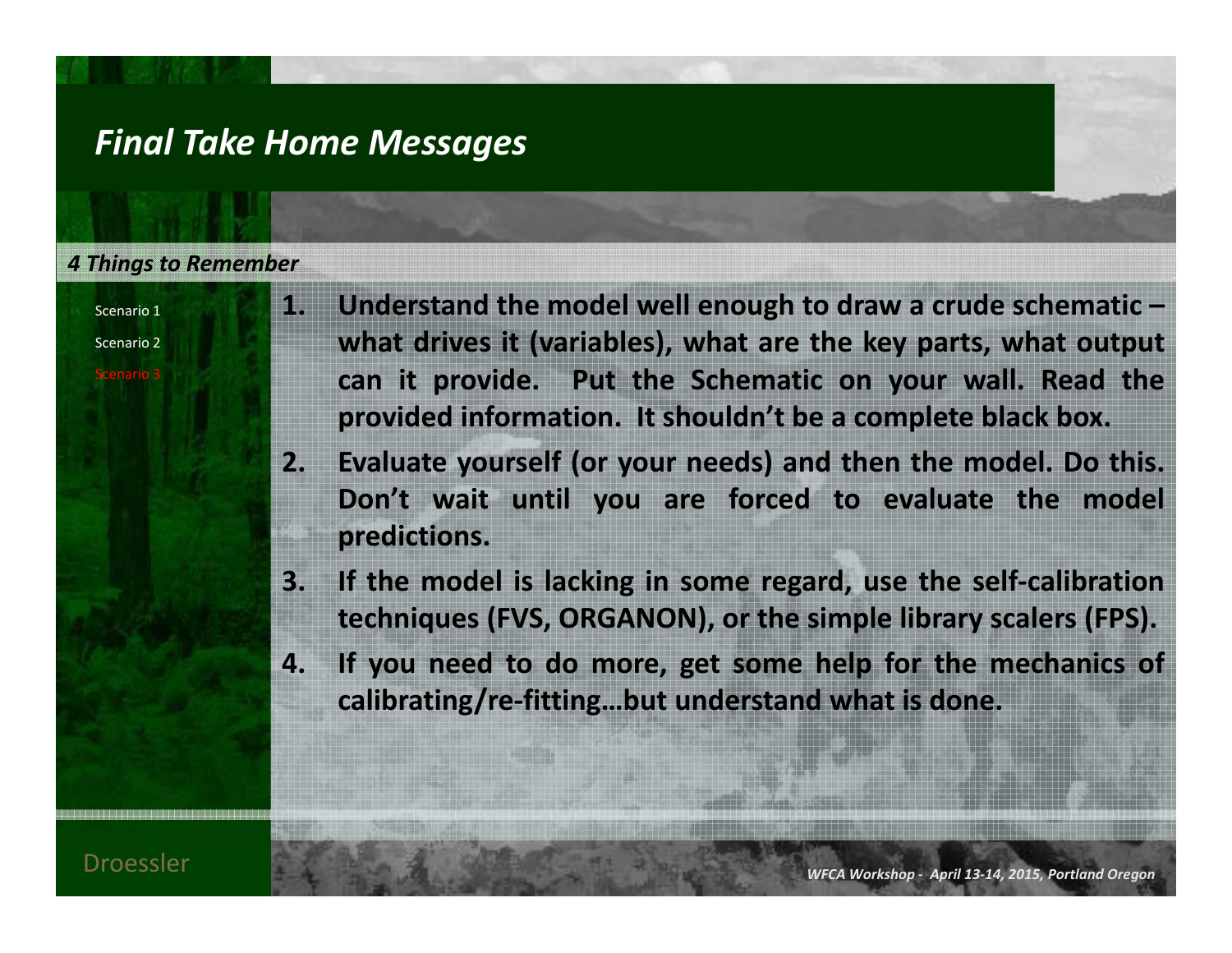## *2 More Things*

#### *2 More Things to Consider*

Scenario 1

Scenario 2

Scenario 3

**1. Inventory – Design it Well, measure species and DBH, sub‐ sample Height, Crown Ratio, and other variables that DRIVE your model. Measure Site Trees. This is not <sup>a</sup> one time effort.**

2. Growth Plots – put a few out. Find some friends, have them put **<sup>a</sup> few out. You'll will be happy you did at some point.**

**WECAUTION IS A REPORT OF A REPORT OF A REPORT OF A REPORT OF A REPORT OF A REPORT OF A REPORT OF A REPORT OF A REPORT OF A REPORT OF A REPORT OF A REPORT OF A REPORT OF A REPORT OF A REPORT OF A REPORT OF A REPORT OF A RE** *Workshop ‐ April 13‐14, 2015, Portland Oregon*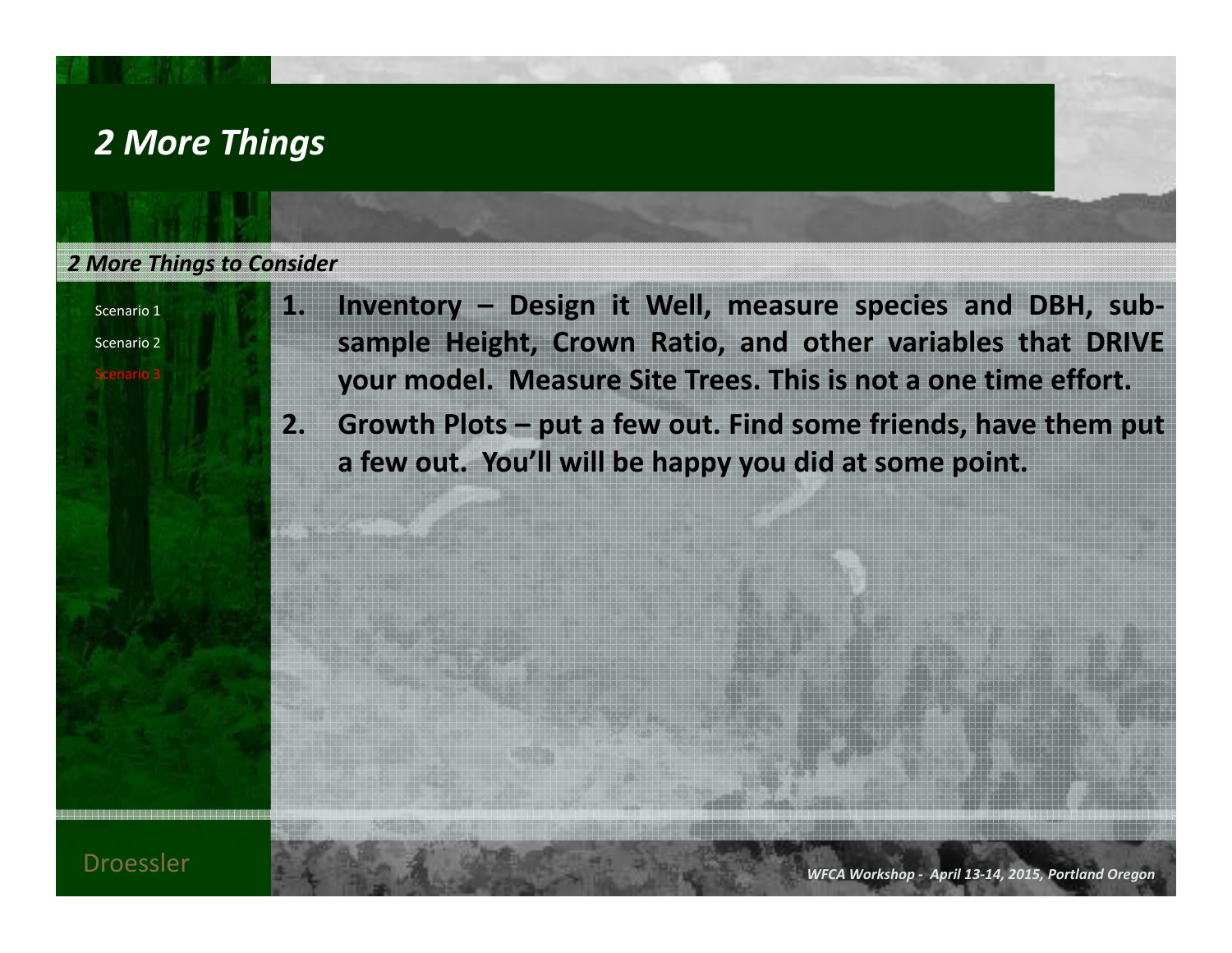## *Supplemental Material*

#### *Suggested References*

- •**Burkhart, H. and M. Tome'. 2012. Modeling Forest Trees and Stands.**
- •**Clutter, J., et. al. 1992. Timber Management: A Quantitative Approach**
- •Burk, T.E. 1986. Growth and Yield Model Validation: Have you ever met one you liked? Data management issues in forestry: proceedings of a computer conference and Third Annual **Meeting of the FORS Institute. April 7‐9, 1986 Atlanta.**
- •Ellenberg, J. 2014. How Not To Be Wrong, The Power of Mathematical Thinking. The Penguin **Press.**
- $\bullet$ **Iles, K. 2003. A Sampler of Inventory Topics. Self‐Published**
- •**Robinson, A. and J. Hamann. 2011. Forest Analytics with R..**
- •**Salsburg, D. 2001. The Lady Tasting Tea.**
- •**Weiskittel, A., et al. 2011. Forest Growth and Yield Modeling**